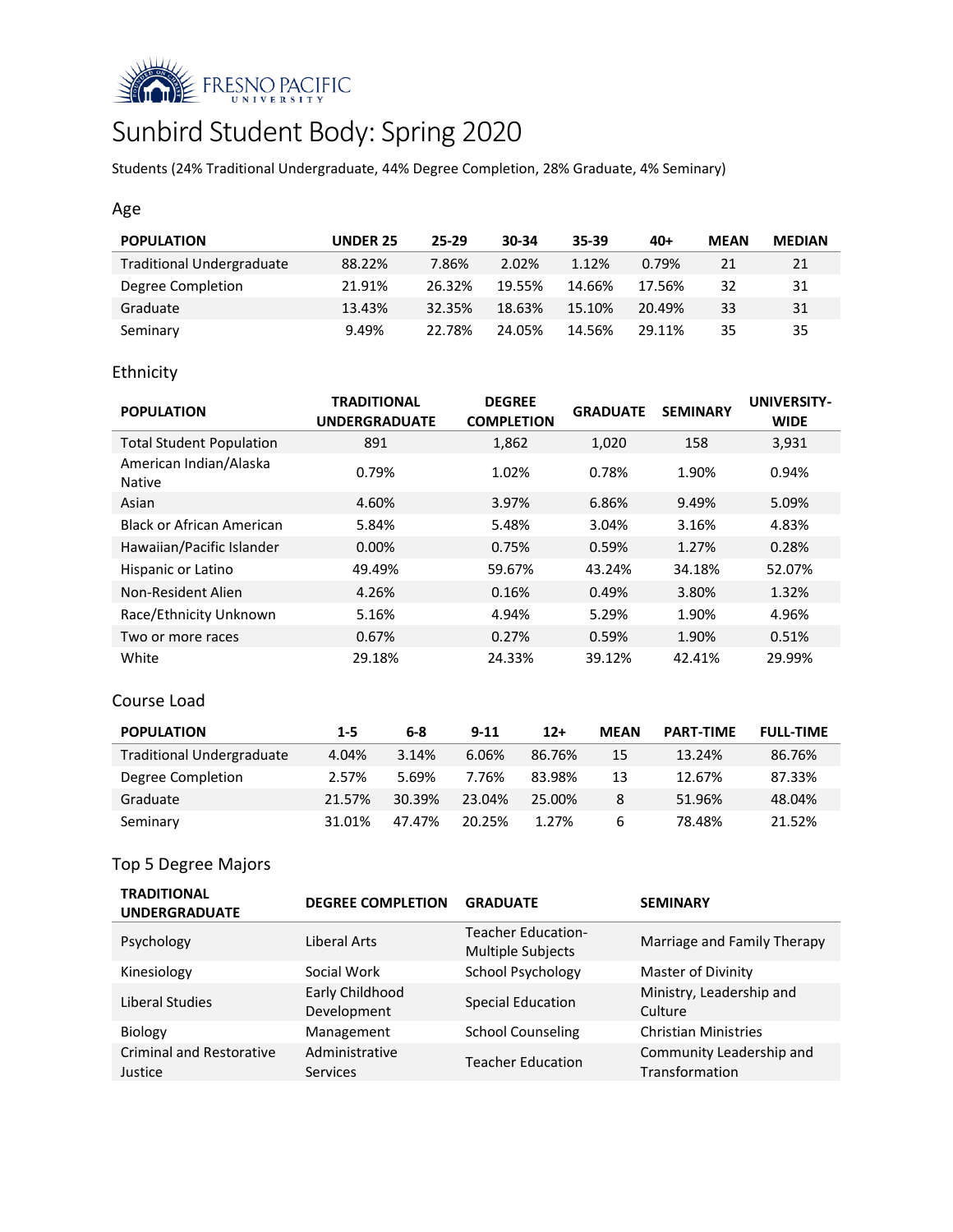

# Students Receiving Financial Aid

| <b>POPULATION</b>                | <b>PERCENTAGE</b> |
|----------------------------------|-------------------|
| <b>Traditional Undergraduate</b> | 97.30%            |
| Degree Completion                | 90.00%            |
| Graduate                         | 72.00%            |
| Seminary                         | 93.00%            |
| <b>Pell Grant Recipients</b>     |                   |
| <b>POPULATION</b>                | <b>PERCENTAGE</b> |
| <b>Traditional Undergraduate</b> | 47.25%            |
| Degree Completion                | 71.00%            |
| Credential                       | 47.00%            |
| Seminary                         | 0.00%             |
| Cal Grant Recipients             |                   |
|                                  |                   |
| <b>POPULATION</b>                | <b>PERCENTAGE</b> |
| <b>Traditional Undergraduate</b> | 47.00%            |
| Degree Completion                | 23.30%            |
| Credential                       | 6.50%             |
| Seminary                         | 0.00%             |
|                                  |                   |
| Gender                           |                   |
| <b>POPULATION</b>                | <b>PERCENTAGE</b> |
| Traditional Undergraduate Women  | 64.42%            |
| Degree Completion Women          | 77.72%            |
| Graduate Women                   | 75.10%            |
| Seminary Women                   | 62.03%            |
| <b>Total Women</b>               | 72.76%            |

#### Location\*

| <b>PERCENTAGE</b> |
|-------------------|
| 1288              |
| 391               |
| 928               |
| 973               |
| 226               |
| 120               |
| 10                |
|                   |

\* Total students by program location, unduplicated count of students